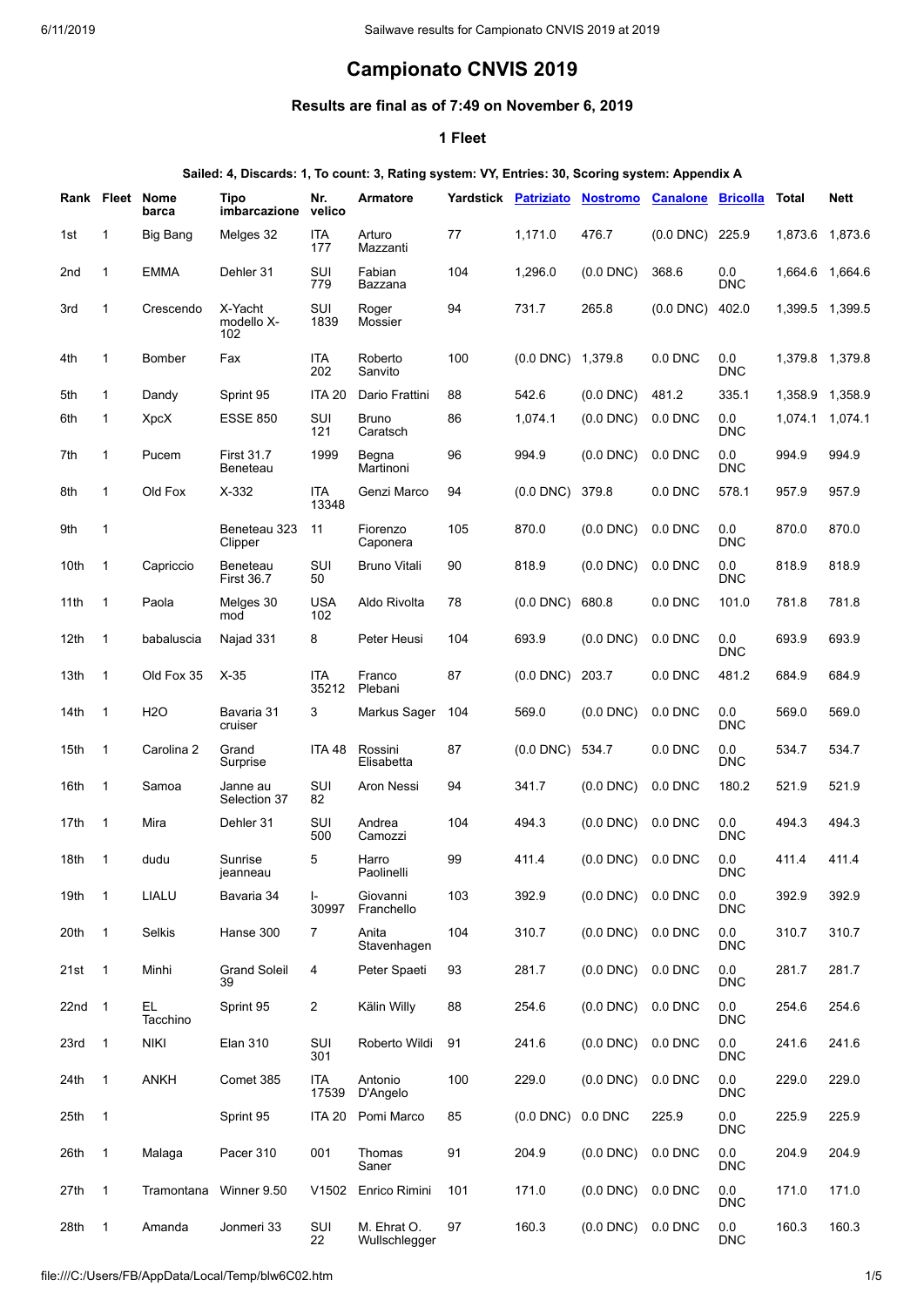| Rank | Fleet | <b>Nome</b><br>barca | Tipo<br>imbarcazione | Nr.<br>velico | Armatore            |     | Yardstick Patriziato        | <b>Nostromo Canalone</b> |           | <b>Bricolla</b>   | Total | <b>Nett</b> |
|------|-------|----------------------|----------------------|---------------|---------------------|-----|-----------------------------|--------------------------|-----------|-------------------|-------|-------------|
| 29th |       |                      | Farr 31              | ITA<br>11653  | Davide<br>Bonfadini | 96  | 119.9                       | $(0.0$ DNC)              | $0.0$ DNC | 0.0<br><b>DNC</b> | 119.9 | 119.9       |
| 30th |       | Inverna              | Duetta 94            | 31            | Louis<br>Pigazzini  | 104 | $(0.0 \text{ DNC})$ 0.0 DNC |                          | $0.0$ DNC | 0.0<br><b>DNC</b> | 0.0   | 0.0         |

# **2 Fleet**

| Sailed: 4, Discards: 1, To count: 3, Rating system: VY, Entries: 40, Scoring system: Appendix A |                |                            |                                    |                   |                               |     |                        |                                                 |                |                   |                 |             |
|-------------------------------------------------------------------------------------------------|----------------|----------------------------|------------------------------------|-------------------|-------------------------------|-----|------------------------|-------------------------------------------------|----------------|-------------------|-----------------|-------------|
|                                                                                                 |                | Rank Fleet Nome barca Tipo | imbarcazione                       | Nr.<br>velico     | Armatore                      |     |                        | Yardstick Patriziato Nostromo Canalone Bricolla |                |                   | Total           | <b>Nett</b> |
| 1st                                                                                             | 2              | Mambo                      | H-Boat                             | DEN<br>559        | Enrico<br>Vaccaro             | 106 | 1,773.1                | (300.6)                                         | 879.2          | 1,180.2           | 4,133.1         | 3,832.5     |
| 2nd                                                                                             | $\overline{c}$ | Stille Nacht               | Surprise                           | SUI<br>577        | Francesco<br>Conod            | 100 | 1,472.1                | $(0.0$ DNC $)$                                  | 578.1          | 879.2             | 2,929.4 2,929.4 |             |
| 3rd                                                                                             | 2              | Damdeline                  | Surprise                           | <b>FRA</b><br>616 | Federico<br>Casolo            | 100 | 450.9                  | (124.5)                                         | 180.2          | 703.1             | 1,458.7 1,334.2 |             |
| 4th                                                                                             | $\overline{2}$ |                            | Melges 24                          | ITA<br>673        | Roncari<br>Umberto            | 91  | $(0.0$ DNC $)$ 0.0 DNC |                                                 | 1,180.2        | 0.0<br><b>DNC</b> | 1,180.2 1,180.2 |             |
| 5th                                                                                             | $\overline{2}$ | Vizio                      | D772<br>Crociera                   | <b>ITA 14</b>     | Mazzoni<br>Fabio              | 101 | $(0.0$ DNC $)$ 1,078.7 |                                                 | $0.0$ DNC      | 0.0<br><b>DNC</b> | 1,078.7 1,078.7 |             |
| 6th                                                                                             | $\overline{c}$ | <b>Virus</b>               | Rivetto                            | ITA<br>9293       | Gianluca<br>Mettifogo         | 106 | 659.2                  | 338.4                                           | $(0.0$ DNC $)$ | 0.0<br><b>DNC</b> | 997.6           | 997.6       |
| 7th                                                                                             | 2              | Jumanji                    | surprise                           | ITA 1             | Bottini<br>Valentino          | 100 | $(0.0$ DNC $)$ 902.6   |                                                 | $0.0$ DNC      | 0.0<br><b>DNC</b> | 902.6           | 902.6       |
| 8th                                                                                             | 2              | Druid Magic                | <b>Cork 1720</b>                   | GBR<br>1720       | Robert<br>Eckstein            | 91  | (0.0 DNC) 777.7        |                                                 | 0.0 DNC        | 0.0<br><b>DNC</b> | 777.7           | 777.7       |
| 9th                                                                                             | 2              | Perla Nera                 | Saffier 26                         | <b>SUI 55</b>     | Frank Bruno                   | 102 | 773.1                  | $(0.0$ DNC $)$                                  | 0.0 DNC        | 0.0<br>DNC        | 773.1           | 773.1       |
| 10th                                                                                            | 2              |                            | Melges 24                          | <b>USA</b><br>33  | Medotti<br>Tiziano            | 91  | $(0.0$ DNC $)$ 0.0 DNC |                                                 | 703.1          | 0.0<br><b>DNC</b> | 703.1           | 703.1       |
| 11th                                                                                            | 2              | Onyx                       | Onyx                               | SUI<br>026        | Saudino<br>Fabrizio           | 87  | $(0.0$ DNC $)$ 0.0 DNC |                                                 | 368.6          | 277.1             | 645.7           | 645.7       |
| 12 <sub>th</sub>                                                                                | 2              | 1930                       | Surprise                           | SUI<br>193        | Graziano<br>Martinoni         | 100 | 627.0                  | $(0.0$ DNC $)$                                  | $0.0$ DNC      | 0.0<br><b>DNC</b> | 627.0           | 627.0       |
| 13th                                                                                            | $\overline{2}$ | Olivia                     | First Class 8                      | ITA<br>115        | Pignolo<br>Nadir              | 97  | $(0.0$ DNC $)$         | 601.6                                           | 0.0 DNC        | 0.0<br><b>DNC</b> | 601.6           | 601.6       |
| 14th                                                                                            | $\overline{2}$ | Lung-ta                    | monotipo<br>legno<br>autocostruito | WE <sub>2</sub>   | Enrico<br>Perencin            | 110 | 597.0                  | $(0.0$ DNC $)$                                  | 0.0 DNC        | 0.0<br><b>DNC</b> | 597.0           | 597.0       |
| 15th                                                                                            | 2              |                            | Surprise                           | SUI<br>507        | Stefano<br><b>Bucher</b>      | 100 | 517.8                  | $(0.0$ DNC $)$                                  | $0.0$ DNC      | 0.0<br><b>DNC</b> | 517.8           | 517.8       |
| 16th                                                                                            | 2              | Zephyrus                   | Dragonfly 28                       | <b>SUI 48</b>     | Sven Rump                     | 87  | 472.1                  | $(0.0$ DNC $)$                                  | 0.0 DNC        | 0.0<br><b>DNC</b> | 472.1           | 472.1       |
| 17th                                                                                            | 2              | <b>B-ESSE</b>              | <b>ESSE850</b>                     | SUI<br>084        | Alessandro<br>Bonalumi        | 86  | 430.7                  | $(0.0$ DNC $)$                                  | 0.0 DNC        | 0.0<br><b>DNC</b> | 430.7           | 430.7       |
| 18th                                                                                            | 2              | Angela                     | Surprise                           | 6                 | Luca Corti                    | 100 | 375.2                  | $(0.0$ DNC $)$                                  | 0.0 DNC        | 0.0<br><b>DNC</b> | 375.2           | 375.2       |
| 19th                                                                                            | 2              | <b>CHUBASCO</b>            | Diamant 2000                       | <b>GER</b><br>52  | Francesco<br>Frassineti       | 99  | 129.6                  | 101.0                                           | $(0.0$ DNC $)$ | 138.8             | 369.4           | 369.4       |
| 20th                                                                                            | $\overline{2}$ | Foudo                      | Archambault<br>A27                 | A27               | Reto<br>Froesch               | 94  | 358.1                  | $(0.0$ DNC $)$                                  | 0.0 DNC        | 0.0<br><b>DNC</b> | 358.1           | 358.1       |
| 21st                                                                                            | $\overline{2}$ | Mamma<br>Manù              | Comet 860                          | ITA<br>1312       | Vincenzo<br>d'Allessandro     | 106 | 325.9                  | $(0.0$ DNC $)$                                  | 0.0 DNC        | 0.0<br><b>DNC</b> | 325.9           | 325.9       |
| 22nd                                                                                            | 2              | La Lulu                    | Surprise                           | 16                | <b>Bruno Conte</b><br>Rossini | 100 | 296.0                  | $(0.0$ DNC $)$                                  | 0.0 DNC        | 0.0<br><b>DNC</b> | 296.0           | 296.0       |
| 23rd                                                                                            | 2              | <b>TSZAC</b>               | Saffier SE 23                      | 9                 | Flavio Vela                   | 103 | 267.9                  | $(0.0$ DNC $)$                                  | 0.0 DNC        | 0.0<br><b>DNC</b> | 267.9           | 267.9       |
| 24th                                                                                            | 2              | My Italian<br>Dream        | J22                                | ITA <sub>3</sub>  | Dugnani<br>Giovanni           | 105 | $(0.0$ DNC $)$         | 233.6                                           | 0.0 DNC        | 0.0<br><b>DNC</b> | 233.6           | 233.6       |
| 25th                                                                                            | 2              | Sagitta                    | Surprise                           | SUI<br>639        | Leonardo<br>Gianini           | 100 | 216.8                  | $(0.0$ DNC $)$                                  | 0.0 DNC        | 0.0<br><b>DNC</b> | 216.8           | 216.8       |
| 26th                                                                                            | 2              | <b>NOAH</b>                | Saffier 26                         | 15                | Marco<br>Uehlinger            | 102 | 193.3                  | $(0.0$ DNC $)$                                  | 0.0 DNC        | 0.0<br><b>DNC</b> | 193.3           | 193.3       |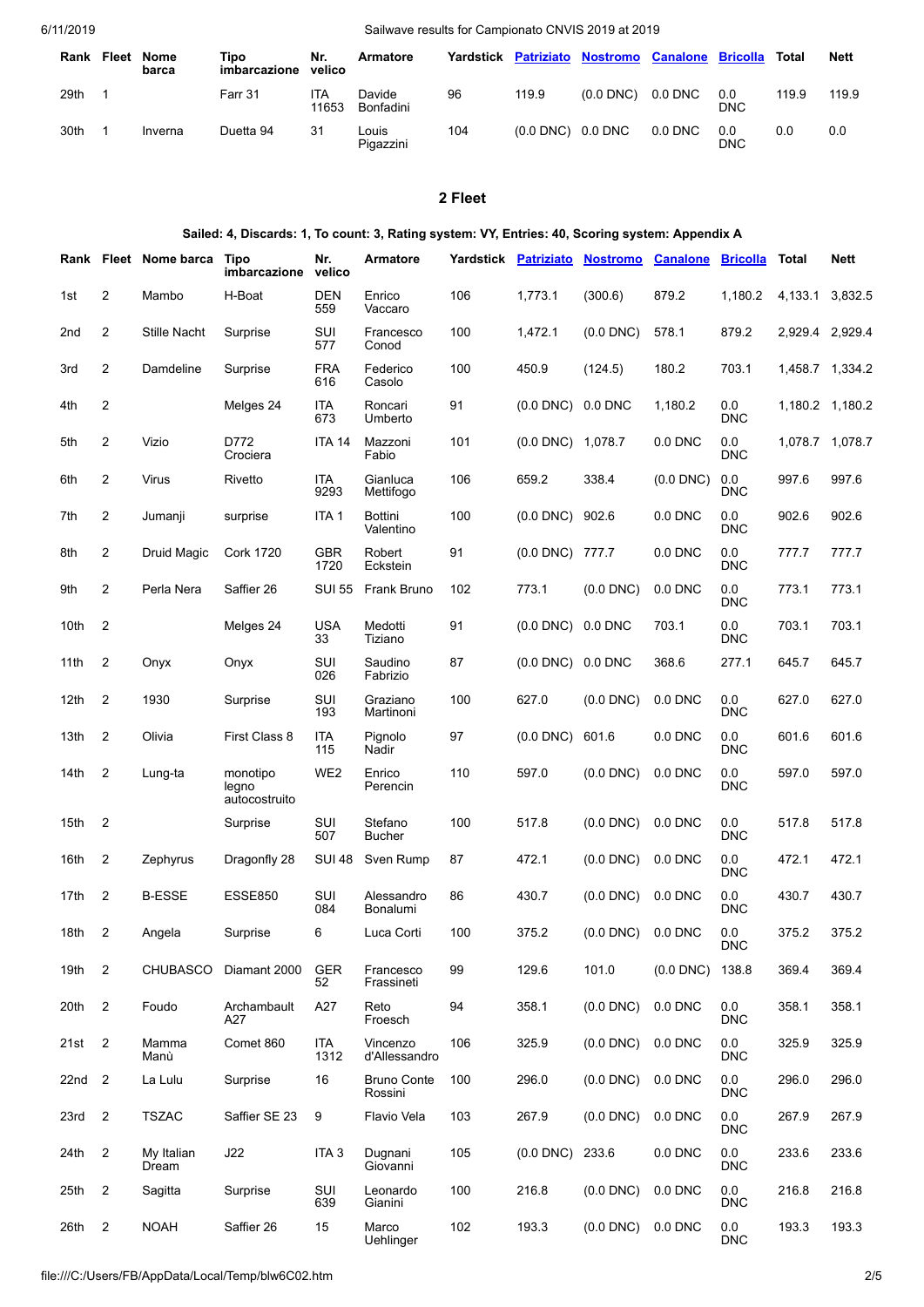|      |                | Rank Fleet Nome barca      | <b>Tipo</b><br>imbarcazione | Nr.<br>velico       | <b>Armatore</b>                 | Yardstick | <b>Patriziato</b> | <b>Nostromo</b> | <b>Canalone</b> | <b>Bricolla</b>   | <b>Total</b> | <b>Nett</b> |
|------|----------------|----------------------------|-----------------------------|---------------------|---------------------------------|-----------|-------------------|-----------------|-----------------|-------------------|--------------|-------------|
| 27th | $\overline{2}$ | <b>ISIS</b>                | Surprise                    | SUI<br>655          | Verena &<br>Riccio              | 100       | 182.0             | $(0.0$ DNC $)$  | $0.0$ DNC       | 0.0<br><b>DNC</b> | 182.0        | 182.0       |
| 28th | $\overline{2}$ | Sangiovese                 | Platu 25                    | <b>ITA</b><br>296   | Madeddu<br>Mauro                | 94        | $(0.0$ DNC)       | 175.6           | 0.0 DNC         | 0.0<br><b>DNC</b> | 175.6        | 175.6       |
| 29th | $\overline{2}$ | DAI                        | Kudu -<br>plastivela        | Κ                   | Pasquale<br>Volpe               | 110       | 149.8             | $(0.0$ DNC $)$  | $0.0$ DNC       | 0.0<br><b>DNC</b> | 149.8        | 149.8       |
| 30th | 2              | <b>H2O</b>                 | Platu 25                    | <b>ITA</b><br>25244 | Cinti Antonio                   | 94        | $(0.0$ DNC $)$    | 149.3           | $0.0$ DNC       | 0.0<br><b>DNC</b> | 149.3        | 149.3       |
| 31st | $\overline{2}$ | <b>B/ONE</b>               | <b>B/ONE</b>                | <b>B/ONE</b>        | Rolf<br>Schindler               | 94        | 139.6             | $(0.0$ DNC $)$  | $0.0$ DNC       | 0.0<br><b>DNC</b> | 139.6        | 139.6       |
| 32nd | $\overline{2}$ |                            | surprise                    | <b>ITA</b><br>1033  | <b>Tizio Marco</b>              | 100       | $(0.0$ DNC $)$    | 0.0 DNC         | 138.8           | 0.0<br><b>DNC</b> | 138.8        | 138.8       |
| 33rd | $\overline{2}$ |                            | Dufour<br>FR/1800           | 17                  | Gianni e<br>Laura<br>Giacchetto | 110       | 110.3             | $(0.0$ DNC $)$  | $0.0$ DNC       | 0.0<br><b>DNC</b> | 110.3        | 110.3       |
| 34th | $\overline{2}$ | <b>KUMA</b>                | Gura<br>Plastivela          | 13                  | Leonardo<br>Catalano            | 105       | 101.0             | $(0.0$ DNC $)$  | $0.0$ DNC       | 0.0<br><b>DNC</b> | 101.0        | 101.0       |
| 35th | $\overline{2}$ | Wimbi                      | Comet 285                   | <b>ITA</b><br>2109  | Stefano<br>Rinco                | 103       | $(0.0$ DNC $)$    | 0.0 DNC         | $0.0$ DNC       | 0.0<br><b>DNC</b> | 0.0          | 0.0         |
| 35th | $\overline{2}$ | <b>NEVE</b>                | Jeanneau<br><b>FUN</b>      | Z400                | Filippo Leoni                   | 105       | $(0.0$ DNC $)$    | 0.0 DNC         | $0.0$ DNC       | 0.0<br><b>DNC</b> | 0.0          | 0.0         |
| 35th | $\overline{2}$ |                            | J24                         | <b>ITA 70</b>       | <b>Bonetto</b><br>Oscar         | 104       | $(0.0$ DNC $)$    | 0.0 DNC         | $0.0$ DNC       | 0.0<br><b>DNC</b> | 0.0          | 0.0         |
| 35th | $\overline{2}$ |                            | ESTE <sub>24</sub>          | <b>ITA</b><br>24015 | Marelli<br>Andrea               | 94        | $(0.0$ DNC $)$    | 0.0 DNC         | $0.0$ DNC       | 0.0<br><b>DNC</b> | 0.0          | 0.0         |
| 35th | $\overline{2}$ | Scuola Vela<br><b>AVAV</b> | J <sub>24</sub>             | <b>ITA</b><br>1.231 | Lorenzo Osti                    | 104       | $(0.0$ DNC $)$    | 0.0 DNC         | 0.0 DNC         | 0.0<br><b>DNC</b> | 0.0          | 0.0         |
| 35th | 2              | 3 BIS ONDA                 | Surprise                    | <b>ITA</b><br>1387  | <b>Bibiano</b><br>Monotti       | 100       | $(0.0$ DNC $)$    | 0.0 DNC         | $0.0$ DNC       | 0.0<br><b>DNC</b> | 0.0          | 0.0         |

#### **3 Fleet**

#### **Sailed: 3, Discards: 0, To count: 3, Rating system: VY, Entries: 4, Scoring system: Appendix A**

| Rank | Fleet | Nome<br>barca | Tipo<br>imbarcazione         | Nr.<br>velico   | Armatore             | Yardstick |                | <b>Patriziato Nostromo</b> | <b>Canalone</b> | Total   | <b>Nett</b> |
|------|-------|---------------|------------------------------|-----------------|----------------------|-----------|----------------|----------------------------|-----------------|---------|-------------|
| 1st  | 3     | Stravagante   | J70                          | <b>ITA 710</b>  | Aron Rossetto        | 94        | 928.0          | $(0.0$ DNC)                | 277.1           | 1.205.1 | 1,205.1     |
| 2nd  | 3     | Chiara        | Mono 22                      | <b>ITA 2233</b> | Macchi<br>Sebastiano | 92        | $(0.0$ DNC)    | 425.5                      | $0.0$ DNC       | 425.5   | 425.5       |
| 3rd  | 3     |               | Comet 700                    |                 | Corbellini Paolo     | 113       | $(0.0$ DNC $)$ | $0.0$ DNC                  | 101.0           | 101.0   | 101.0       |
| 4th  | 3     | Liberty 2     | <b>First 210</b><br>Beneteau | 14              | Stefano<br>Garghetti | 111       | $(0.0$ DNC)    | $0.0$ DNC                  | $0.0$ DNC       | 0.0     | 0.0         |

#### **Patriziato**

#### **Start: Start 1, Finishes: Place**

| Rank |                | Fleet Nome barca | Tipo imbarcazione     | Nr. velico      | Armatore              | Yardstick | Elapsed | Corrected | <b>Points</b> |
|------|----------------|------------------|-----------------------|-----------------|-----------------------|-----------|---------|-----------|---------------|
|      | $\overline{2}$ | Mambo            | H-Boat                | <b>DEN 559</b>  | Enrico Vaccaro        | 106       | 126:33  | 1:59:23   | 1,773.1       |
| 2    | $\overline{2}$ | Stille Nacht     | Surprise              | <b>SUI 577</b>  | Francesco Conod       | 100       | 120:08  | 2:00:08   | 1,472.1       |
| 3    |                | <b>EMMA</b>      | Dehler 31             | <b>SUI 779</b>  | Fabian Bazzana        | 104       | 126:10  | 2:01:19   | 1,296.0       |
| 4    |                | Big Bang         | Melges 32             | <b>ITA 177</b>  | Arturo Mazzanti       | 77        | 93:37   | 2:01:35   | 1,171.0       |
| 5    |                | XpcX             | <b>ESSE 850</b>       | <b>SUI 121</b>  | <b>Bruno Caratsch</b> | 86        | 105:27  | 2:02:37   | 1,074.1       |
| 6    |                | Pucem            | First 31.7 Beneteau   | 1999            | Begna Martinoni       | 96        | 119:00  | 2:03:58   | 994.9         |
| 7    | 3              | Stravagante      | J70                   | <b>ITA 710</b>  | Aron Rossetto         | 94        | 121:03  | 2:08:47   | 928.0         |
| 8    | 1              |                  | Beneteau 323 Clipper  | 11              | Fiorenzo Caponera     | 105       | 135:30  | 2:09:03   | 870.0         |
| 9    |                | Capriccio        | Beneteau First 36.7   | <b>SUI 50</b>   | <b>Bruno Vitali</b>   | 90        | 118:02  | 2:11:09   | 818.9         |
| 10   | $\overline{2}$ | Perla Nera       | Saffier 26            | <b>SUI 55</b>   | Frank Bruno           | 102       | 134:10  | 2:11:32   | 773.1         |
| 11   | 1              | Crescendo        | X-Yacht modello X-102 | <b>SUI 1839</b> | Roger Mossier         | 94        | 123:46  | 2:11:40   | 731.7         |
| 12   |                | babaluscia       | Najad 331             | 8               | Peter Heusi           | 104       | 137:03  | 2:11:47   | 693.9         |

file:///C:/Users/FB/AppData/Local/Temp/blw6C02.htm 3/5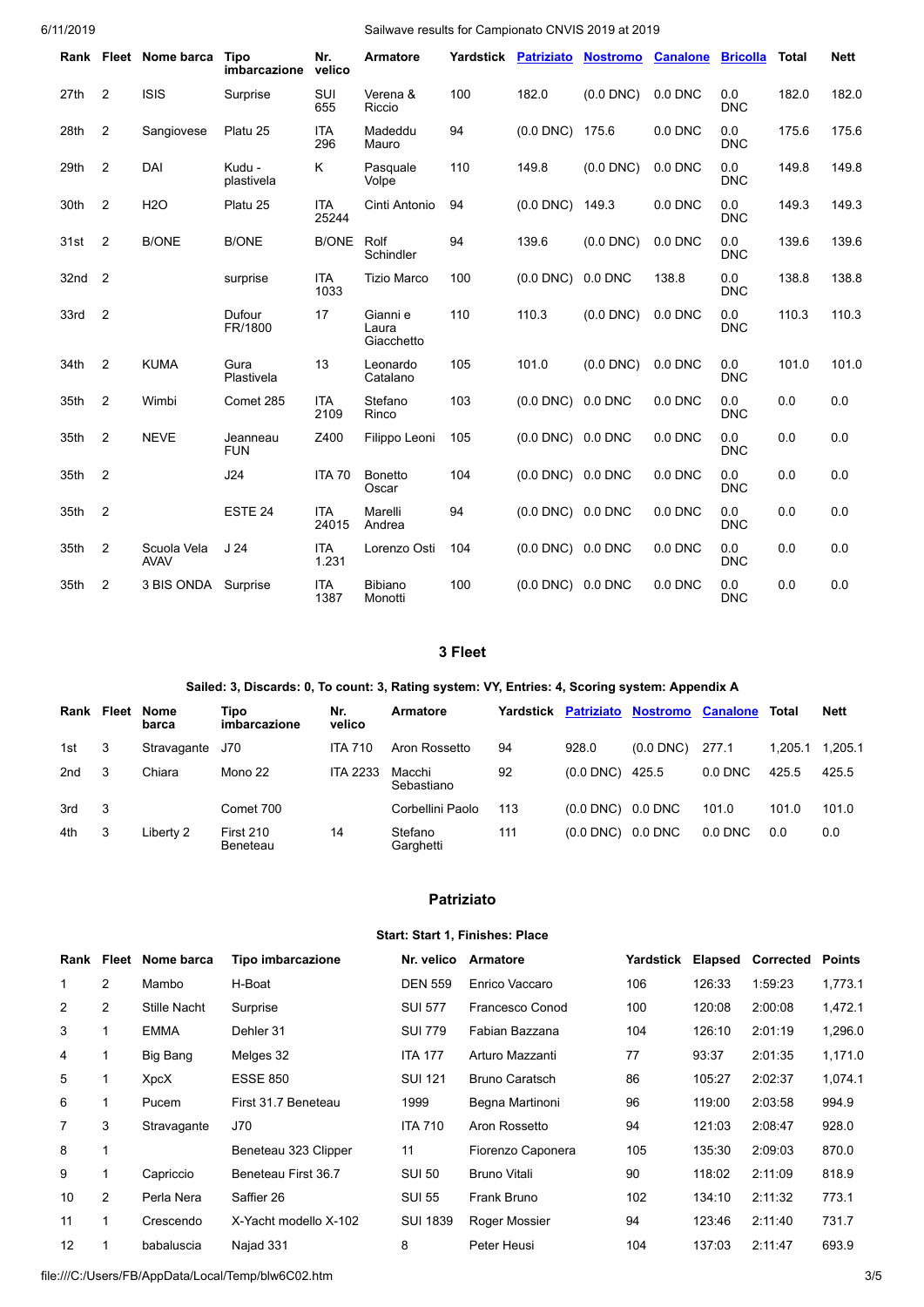|    |   | Rank Fleet Nome barca | Tipo imbarcazione               | Nr. velico       | <b>Armatore</b>            | Yardstick Elapsed |        | Corrected | <b>Points</b> |
|----|---|-----------------------|---------------------------------|------------------|----------------------------|-------------------|--------|-----------|---------------|
| 13 | 2 | Virus                 | Rivetto                         | <b>ITA 9293</b>  | Gianluca Mettifogo         | 106               | 139:53 | 2:11:58   | 659.2         |
| 14 | 2 | 1930                  | Surprise                        | <b>SUI 193</b>   | Graziano Martinoni         | 100               | 132:46 | 2:12:46   | 627.0         |
| 15 | 2 | Lung-ta               | monotipo legno<br>autocostruito | WE <sub>2</sub>  | Enrico Perencin            | 110               | 146:25 | 2:13:06   | 597.0         |
| 16 | 1 | H <sub>2</sub> O      | Bavaria 31 cruiser              | 3                | Markus Sager               | 104               | 138:59 | 2:13:38   | 569.0         |
| 17 | 1 | Dandy                 | Sprint 95                       | <b>ITA 20</b>    | Dario Frattini             | 88                | 117:44 | 2:13:47   | 542.6         |
| 18 | 2 |                       | Surprise                        | <b>SUI 507</b>   | Stefano Bucher             | 100               | 134:17 | 2:14:17   | 517.8         |
| 19 | 1 | Mira                  | Dehler 31                       | <b>SUI 500</b>   | Andrea Camozzi             | 104               | 140:13 | 2:14:49   | 494.3         |
| 20 | 2 | Zephyrus              | Dragonfly 28                    | <b>SUI 48</b>    | Sven Rump                  | 87                | 117:36 | 2:15:10   | 472.1         |
| 21 | 2 | Damdeline             | Surprise                        | <b>FRA 616</b>   | Federico Casolo            | 100               | 136:28 | 2:16:28   | 450.9         |
| 22 | 2 | <b>B-ESSE</b>         | <b>ESSE850</b>                  | <b>SUI 084</b>   | Alessandro Bonalumi        | 86                | 118:35 | 2:17:53   | 430.7         |
| 23 | 1 | dudu                  | Sunrise jeanneau                | 5                | Harro Paolinelli           | 99                | 139:01 | 2:20:25   | 411.4         |
| 24 | 1 | LIALU                 | Bavaria 34                      | I-30997          | Giovanni Franchello        | 103               | 146:03 | 2:21:48   | 392.9         |
| 25 | 2 | Angela                | Surprise                        | 6                | Luca Corti                 | 100               | 144:25 | 2:24:25   | 375.2         |
| 26 | 2 | Foudo                 | Archambault A27                 | A27              | Reto Froesch               | 94                | 136:03 | 2:24:44   | 358.1         |
| 27 | 1 | Samoa                 | Janne au Selection 37           | <b>SUI 82</b>    | Aron Nessi                 | 94                | 136:28 | 2:25:11   | 341.7         |
| 28 | 2 | Mamma<br>Manù         | Comet 860                       | <b>ITA 1312</b>  | Vincenzo d'Allessandro     | 106               | 154:08 | 2:25:25   | 325.9         |
| 29 | 1 | Selkis                | Hanse 300                       | 7                | Anita Stavenhagen          | 104               | 154:03 | 2:28:08   | 310.7         |
| 30 | 2 | La Lulu               | Surprise                        | 16               | <b>Bruno Conte Rossini</b> | 100               | 148:19 | 2:28:19   | 296.0         |
| 31 | 1 | Minhi                 | Grand Soleil 39                 | 4                | Peter Spaeti               | 93                | 137:58 | 2:28:21   | 281.7         |
| 32 | 2 | <b>TSZAC</b>          | Saffier SE 23                   | 9                | Flavio Vela                | 103               | 153:10 | 2:28:42   | 267.9         |
| 33 | 1 | EL Tacchino           | Sprint 95                       | 2                | Kälin Willy                | 88                | 131:43 | 2:29:41   | 254.6         |
| 34 | 1 | <b>NIKI</b>           | <b>Elan 310</b>                 | <b>SUI 301</b>   | Roberto Wildi              | 91                | 138:56 | 2:32:40   | 241.6         |
| 35 | 1 | <b>ANKH</b>           | Comet 385                       | <b>ITA 17539</b> | Antonio D'Angelo           | 100               | 152:47 | 2:32:47   | 229.0         |
| 36 | 2 | Sagitta               | Surprise                        | <b>SUI 639</b>   | Leonardo Gianini           | 100               | 153:32 | 2:33:32   | 216.8         |
| 37 | 1 | Malaga                | Pacer 310                       | 001              | <b>Thomas Saner</b>        | 91                | 141:08 | 2:35:05   | 204.9         |
| 38 | 2 | <b>NOAH</b>           | Saffier 26                      | 15               | Marco Uehlinger            | 102               | 160:20 | 2:37:11   | 193.3         |
| 39 | 2 | <b>ISIS</b>           | Surprise                        | <b>SUI 655</b>   | Verena & Riccio            | 100               | 157:49 | 2:37:49   | 182.0         |
| 40 | 1 | Tramontana            | Winner 9.50                     | V1502            | Enrico Rimini              | 101               | 159:40 | 2:38:05   | 171.0         |
| 41 | 1 | Amanda                | Jonmeri 33                      | <b>SUI 22</b>    | M. Ehrat O. Wullschlegger  | 97                | 153:34 | 2:38:19   | 160.3         |
| 42 | 2 | DAI                   | Kudu - plastivela               | Κ                | Pasquale Volpe             | 110               | 174:30 | 2:38:38   | 149.8         |
| 43 | 2 | <b>B/ONE</b>          | <b>B/ONE</b>                    | <b>B/ONE</b>     | Rolf Schindler             | 94                | 150:12 | 2:39:47   | 139.6         |
| 44 | 2 | <b>CHUBASCO</b>       | Diamant 2000                    | <b>GER 52</b>    | Francesco Frassineti       | 99                | 162:57 | 2:44:36   | 129.6         |
| 45 | 1 |                       | Farr 31                         | ITA 11653        | Davide Bonfadini           | 96                | 159:19 | 2:45:57   | 119.9         |
| 46 | 2 |                       | Dufour FR/1800                  | 17               | Gianni e Laura Giacchetto  | 110               | 187:12 | 2:50:11   | 110.3         |
| 47 | 2 | <b>KUMA</b>           | Gura Plastivela                 | 13               | Leonardo Catalano          | 105               | 180:04 | 2:51:30   | 101.0         |
|    |   |                       |                                 |                  |                            |                   |        |           |               |

#### **Nostromo**

#### **Start: Start 1, Finishes: Place**

| Rank          | Fleet | Nome barca  | Tipo imbarcazione     | Nr. velico      | Armatore               | Yardstick | Elapsed | <b>Corrected</b> | Points  |
|---------------|-------|-------------|-----------------------|-----------------|------------------------|-----------|---------|------------------|---------|
|               |       | Bomber      | Fax                   | <b>ITA 202</b>  | Roberto Sanvito        | 100       | 2.35.09 | 2.35.09          | 1.379.8 |
| $\mathcal{P}$ | 2     | Vizio       | D772 Crociera         | <b>ITA 14</b>   | Mazzoni Fabio          | 101       | 2.57.27 | 2.55.42          | 1.078.7 |
| 3             | 2     | Jumanii     | surprise              | ITA 1           | Bottini Valentino      | 100       | 3.02.20 | 3.02.20          | 902.6   |
| 4             | 2     | Druid Magic | Cork 1720             | GBR 1720        | <b>Robert Eckstein</b> | 91        | 2.46.23 | 3.02.50          | 777.7   |
| 5             |       | Paola       | Melges 30 mod         | <b>USA 102</b>  | Aldo Rivolta           | 78        | 2.23.33 | 3.04.02          | 680.8   |
| 6             | 2     | Olivia      | First Class 8         | <b>ITA 115</b>  | Pignolo Nadir          | 97        | 3.02.01 | 3.07.39          | 601.6   |
|               |       | Carolina 2  | <b>Grand Surprise</b> | <b>ITA 48</b>   | Rossini Elisabetta     | 87        | 2.43.45 | 3.08.13          | 534.7   |
| 8             |       | Big Bang    | Melges 32             | <b>ITA 177</b>  | Arturo Mazzanti        | 77        | 2.25.41 | 3.09.12          | 476.7   |
| 9             | 3     | Chiara      | Mono 22               | <b>ITA 2233</b> | Macchi Sebastiano      | 92        | 2.57.39 | 3.13.06          | 425.5   |

file:///C:/Users/FB/AppData/Local/Temp/blw6C02.htm 4/5